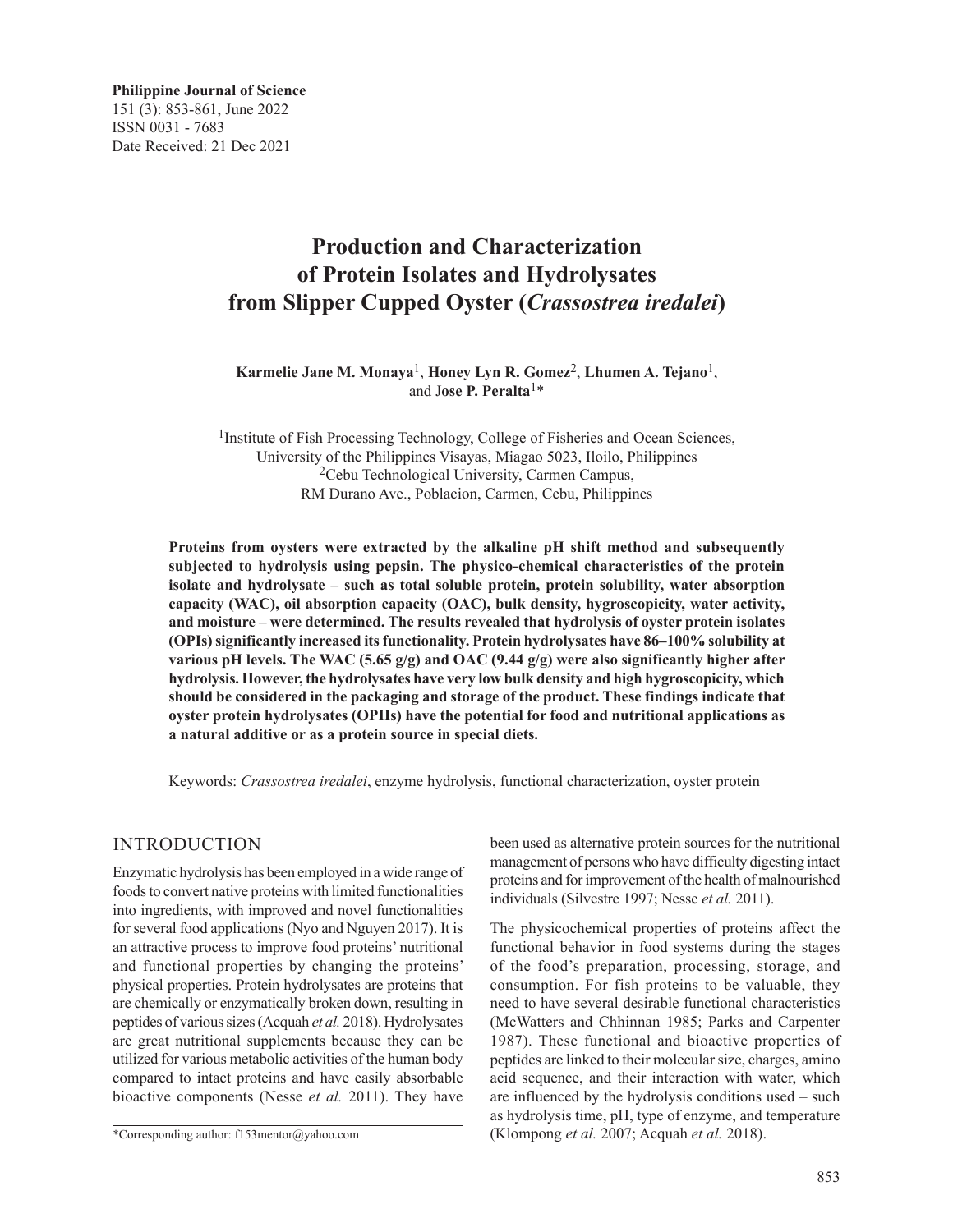Recently, as an alternative to direct hydrolysis of the raw fish muscle, protein hydrolysates have been prepared from protein isolates obtained by the pH shift method. Hultin and Kelleher (2000) developed the method in which the protein is solubilized using acid or alkaline solutions, followed by isoelectric precipitation. The resulting protein isolates obtained have approximately the same water content as fish muscle but with higher protein content (Pires *et al.* 2012; Surasani 2018). The pH shift method has been applied to various underutilized fish species such as croaker (Kristinsson and Liang 2006; Choi *et al.* 2009), tilapia (Foh *et al.* 2012), and by-products from salmon, herring, and cod (Abdollahi and Undeland 2019) to recover functional and stable proteins.

*Crassostrea iredalei*, commonly known as slipper cupped oyster and locally known in the Philippines as "talaba," is an economically important shellfish that is widely cultured and harvested for human consumption. In 2019, the total volume of oysters produced in the country is 38,017.48 MT and continues to increase over the years. The highest producing regions are Central Luzon and Western Visayas – producing 19,964.08 and 14,302.25 MT, respectively (PSA 2020). However, the primary market for oysters is for domestic consumption only, and its potential for the international market is still yet to be realized (Andalecio *et al*. 2014).

Oysters are known to be rich sources of nutrients, including various amino acids, taurine, and trace elements (Wang *et al.* 2020b). Many studies have shown that species of oyster hydrolysates contain functional and biological activities, giving them the potential for nutritional or pharmaceutical applications. Protein hydrolysis is the disintegration of proteins, which enables the modification and improvement of its functional properties such as solubility, emulsifying and foaming properties, and gelling properties (Liu *et al.* 2014). Protein hydrolysates from oysters (*Crassostrea gigas*) have also exhibited antitumor activity and immunostimulant effects (Wang *et al.* 2010), antioxidant and antimicrobial activities (Zhang *et al.*  2014), antihypertensive activity (Lee *et al.* 2018), and zinc absorption capacities (Li *et al.* 2019a). In addition, there are reports on anticancer activities (Umayaparvathi *et al.*  2013)*,* anti-fatigue activities (Miao *et al.* 2018), presence of immunoregulatory peptides (Li *et al.* 2019b), and effects on spatial learning and memory (Wang *et al.* 2018).

 With the increasing production of oysters in the country, alternative forms of utilization can be undertaken to increase its economic value through its application in the food or pharmaceutical industries. One such option is the extraction of protein ingredients of high quality and functionality. Thus, the aim of this study is to extract OPIs using the alkaline pH shift method and prepare OPHs from oysters (*C. iredalei*) by enzymatic hydrolysis and then eventually evaluate their physico-chemical characteristics.

### **Materials**

Fresh live slipper cupped oysters (*Crassostrea iredalei*) were obtained from a market in Iloilo City. Oysters were transported live in gunny sacks to the Institute of Fish Processing Technology Processing Laboratory. The enzyme used was pepsin supplied by Sigma Aldrich Co (St. Louis, MO, USA). All reagents used were of analytical grade and commercially available.

# **Sample Preparation**

The whole oysters were cleaned by brushing off mud and attached organisms and then blanched for 2 min and cooled directly in an ice water bath. Oyster meats were collected by shucking and were packed in polypropylene cups and kept at –20 °C until further use. The yield during the processing was measured.

# **Protein Isolation by Alkaline pH Shift Method**

The OPIs were produced by alkaline pH shift based on the methods of Huang and co-authors (2015) and Kristinsson and Liang (2006), with some modifications. Frozen oyster meat was thawed in running water. After thawing, the sample was mixed with cold distilled water (1:6) and homogenized for 20 s in a food blender. The homogenates were kept in cold temperature  $(10-15 \degree C)$ in an ice bath, and the pH was adjusted to pH 11–13 with 2 N NaOH and was incubated with continuous stirring for 30 min. The homogenates were centrifuged at 3800 x g for 20 min. The middle protein supernatant layer was collected, while the upper layer and the bottom sediment were discarded. The recovered protein supernatant was adjusted to its isoelectric point of pH 5.5. The precipitated proteins were obtained by centrifugation at 3800 x g for 20 min. The protein isolate was collected, weighed, and freeze-dried (2–4 LDPlus Martin Christ freeze dryer, Germany). The freeze-dried OPI was kept at  $-20$  °C for further processing.

# **Enzymatic Hydrolysis**

The OPH was produced using the methods of Dong *et al*. (2010) and Jun *et al.* (2004) with modifications. About 1 g (protein basis) of the protein isolates were suspended in 100-mL distilled water. The pH of the mixture was adjusted to pH 2 at 37 °C, and the reaction was commenced with the addition of 1% pepsin. The hydrolysis proceeded for 6 h. The reaction was terminated by increasing the temperature to 95 °C for 10 min. The samples were immediately cooled down in an iced water bath and centrifuged at 3800 x g for 20 min. The pH of supernatant recovered after centrifugation was adjusted to pH 7 and stored at  $-20$  °C. The samples were freeze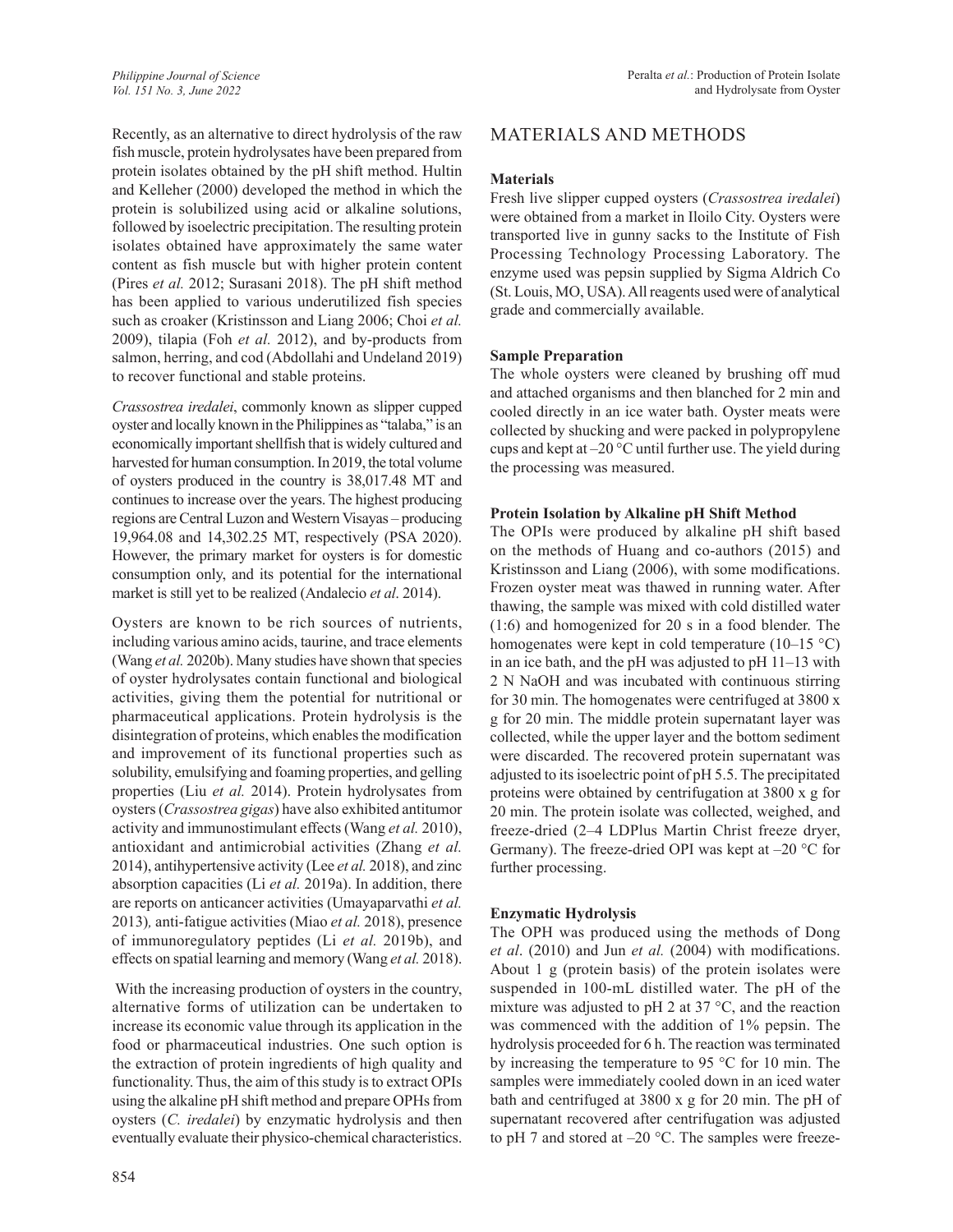dried (EYELA FD 550, Japan), and solid hydrolysates were stored at 4 °C.

#### **Degree of Hydrolysis (DH)**

The DH of oysters hydrolyzed using 1% pepsin was analyzed using *o*-phthalaldehyde (OPA) method based on Charoenphun *et al.* (2012). Briefly, 10-µL hydrolysates were mixed with 200-µL OPA solution. The mixture was incubated for 100 s at 37 °C. The absorbance was measured at 340 nm using a CLARIOstar microplate reader, and the total amino groups were quantified using the standard L-leucine. To calculate the DH, the following equation was used:

$$
DH(\%) = \frac{L_t - L_o}{L_{max} - L_o} \times 100\% \tag{1}
$$

where  $L_t$  is the quantity of  $\alpha$ -amino acid released at time t,  $L_0$  is the quantity of α-amino acid in the original substrate, and  $L_{\text{max}}$  is the quantity of total amino acid in the original substrate obtained after acid hydrolysis at 6 M HCl 100 °C for 24 h. The  $L_{max}$  was based on the work of Adler-Nissen (1986), wherein the total number of peptide bonds is 8.6 mol equiv./kg for fish.

#### **Physico-chemical Characterization**

The protein content of the protein hydrolysates and isolates was determined based on the protocol of Lowry *et al.* (1951). The absorbance was measured at 660 nm (CLARIOstar microplate reader). The standard protein used was Bovine serum albumin. The moisture content was measured by oven drying at 102 °C until a constant weight was obtained (AOAC 2005). The water activity  $(A<sub>w</sub>)$  of the hydrolysate powder was measured by water activity meter (AquaLab PawKit Water Activity Meter, Decagon Devices, Inc., USA) in triplicates. The solubility of hydrolysates was determined using the method of Liu *et al.* (2014). The protein concentration in the supernatant was determined using the Lowry assay (Lowry *et al.* 1951). The solubility of the sample was calculated by:

Solubility

\n
$$
= \frac{\text{the supernatant}}{\text{total protein content}} \times 100\%
$$
\n(2)

\nin the sample

WAC was determined using the centrifugation method by Kang *et al.* (2014). WAC (g/g) was calculated using:

<sup>×</sup> (3) *water density* <sup>−</sup> *Initial solution volume Final solution*   $WAC \left(\frac{g}{g}\right) = \frac{volume}{original\ weight\ of\ sample}$ 

Oil absorption capacity (OAC) was determined using the centrifugal method (Kang *et al.* 2014). Oil absorption capacity  $(g/g)$  was calculated using:

*Initial solution* – *Final solution*  
*O AC* 
$$
\left(\frac{g}{g}\right)
$$
 =  $\frac{\text{volume}}{\text{original weight of sample}}$  × *olensity* (4)

The hygroscopicity of the hydrolysate powders was determined using the method of Cai and Corke (2000) with modifications. Powdered hydrolysates and isolates (1-g sample) were placed in pre-weighed glass containers and exposed over a saturated NaCl solution having a relative humidity of 75.3% (Greenspan 1977) inside a desiccator at 25 °C. After 1 wk, the samples were weighed, and the hygroscopicity was expressed as g moisture/ 100-g solids.

The bulk density of the powders was measured, as per Goula and Adamopoulos (2004), by placing 2 g of sample into a 25-mL graduated cylinder. The cylinder was tapped by hand five times, and the bulk density was solved by dividing the weight of the powder with the volume occupied of the powder in the cylinder.

#### **Statistical Analysis**

All analyses were done in triplicates, and results were expressed as the mean with the standard deviation. The statistical analysis was performed using the software SPSS Statistics v24 (SPSS Inc., Chicago, IL, USA). Data were analyzed using one-way analysis of variance, followed by Tukey's test and independent t-test at a significance level of  $p < 0.05$ .

### RESULTS AND DISCUSSION

#### **Production of Protein Isolate and Hydrolysate from Oysters**

Slipper cupped oysters were utilized to produce protein hydrolysates. The physico-chemical characteristics were determined. Table 1 shows the yield (%) for every processing step involved in the production of protein hydrolysates. The shucking of oysters yielded 8.48% meat.

The preparation of fish protein hydrolysate (FPH) from OPIs as an alternative to the direct hydrolysis of the raw fish has already been used by several researchers. Protein

**Table 1.** Processing yield during production of protein hydrolysates from oysters (*Crassostrea iredalei*).

| <b>Processing step</b>                | Yield $(\%);$ mean at<br>$n = 3$ |
|---------------------------------------|----------------------------------|
| Shucking (removal of meat from shell) | 8.48                             |
| Protein isolation (wet weight)        | 39.29                            |
| Protein isolation after freeze drying | 10.95                            |
| Enzymatic hydrolysis                  | 64.10                            |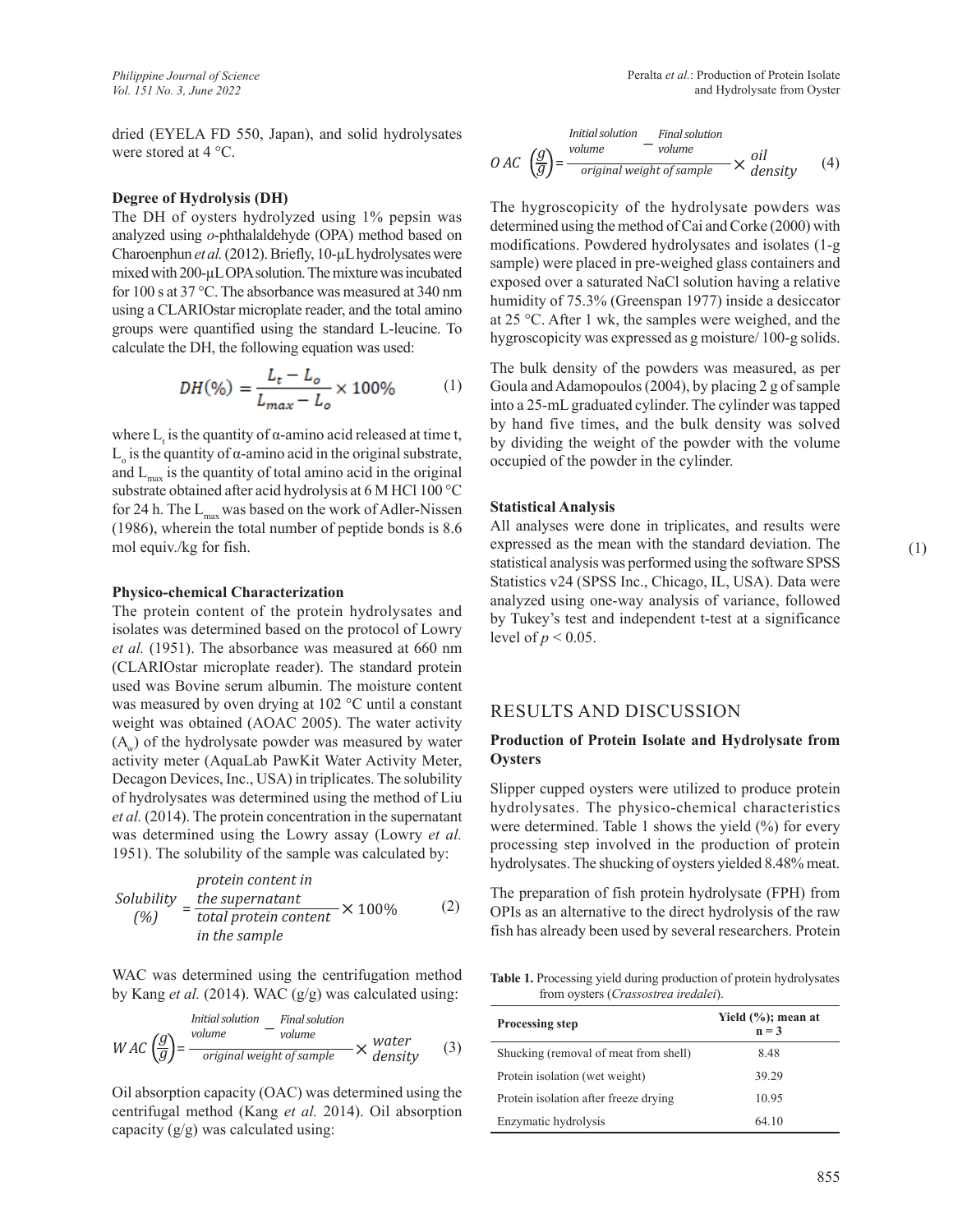isolation *via* alkaline pH shift produced a yield of 39.29% (wet basis). The following hydrolysis of the OPI using pepsin, with subsequent freeze-drying, produced a yield of up to 64.1% protein.

#### **Degree of Hydrolysis (DH)**

DH is defined as the proportion of cleaved peptide bonds during hydrolysis. It has an important correlation with yield (Adler-Nissen 1986; Rutherford 2010). Results of OPI hydrolyzed with 1% pepsin are shown in Figure 1. As the hydrolysis progresses, there is a significant increase in the DH. The maximum DH reached after 6 h was at 40.32%. A higher DH also indicates the production of lower molecular weight peptides, thereby improving its functional properties (Pacheco-Aguilar *et al.* 2008).

### **Functional Characteristics of Protein Products from Oysters**

Solubility is an essential functional property of protein hydrolysates. The solubilities of OPH and OPI at pHs 3, 5, 7, 9, and 11 are shown in Figure 2. OPH had consistently high solubility at various pH values ranging from 86– 100%. Meanwhile, the relative solubility of OPI has lower solubility at acidic pH and was significantly increasing when pH was increased. The results suggest that this might be due to the protein isolates being produced through solubilization at alkaline pH. The hydrolyzed protein has significantly increased the solubility of the protein isolates over a wide range of pH. This is one of the desirable

functional properties of the OPH (Raymundo *et al.* 2000).

The protein isolates have high solubility at extreme pHs (2–3 and 11–12), which exhibit a U-shape behavior, and have solubilities higher than 60% (Foh *et al.* 2012; Abdollahi and Undeland 2019). Furthermore, the low solubility of OPI is probably induced by a pH shift caused by the denaturation of muscle proteins (Foh *et al.* 2012). Meanwhile, the solubility of OPH is similar to the results of Klompong *et al.* (2007) and Chalamaiah *et al.* (2010), where protein hydrolysates have consistently high solubilities of  $\geq$  85% and  $\geq$  72%, respectively.

The enzymatic hydrolysis alters the molecular size, hydrophobicity, including polar and ionizable groups of the resulting protein hydrolysates (Mutilangi *et al.* 1996). In general, the degradation of proteins to smaller peptides due to hydrolysis has made the hydrolyzed products more soluble (Klompong *et al.* 2007). The hydrolyzed myofibrillar proteins produce smaller peptides, which are expected to be more polar and are able to bond with water, thereby increasing their solubility (Gbogouri *et al.* 2004). Thus, the size of hydrolyzed peptides, the hydrophobic-hydrophilic balance, and also the charge of the peptides will dictate the differences in the solubility of the hydrolysates (Nalinanon *et al.* 2011).

The ability of food to hold water during processing, expressed as the WAC, is also an important characteristic of proteins. The interaction of food protein with water determines the nature of hydration, solubility, viscosity,



**Figure 1.** DH of oyster hydrolysates using 1% pepsin. Value represents the mean  $\pm$  SD (n = 3).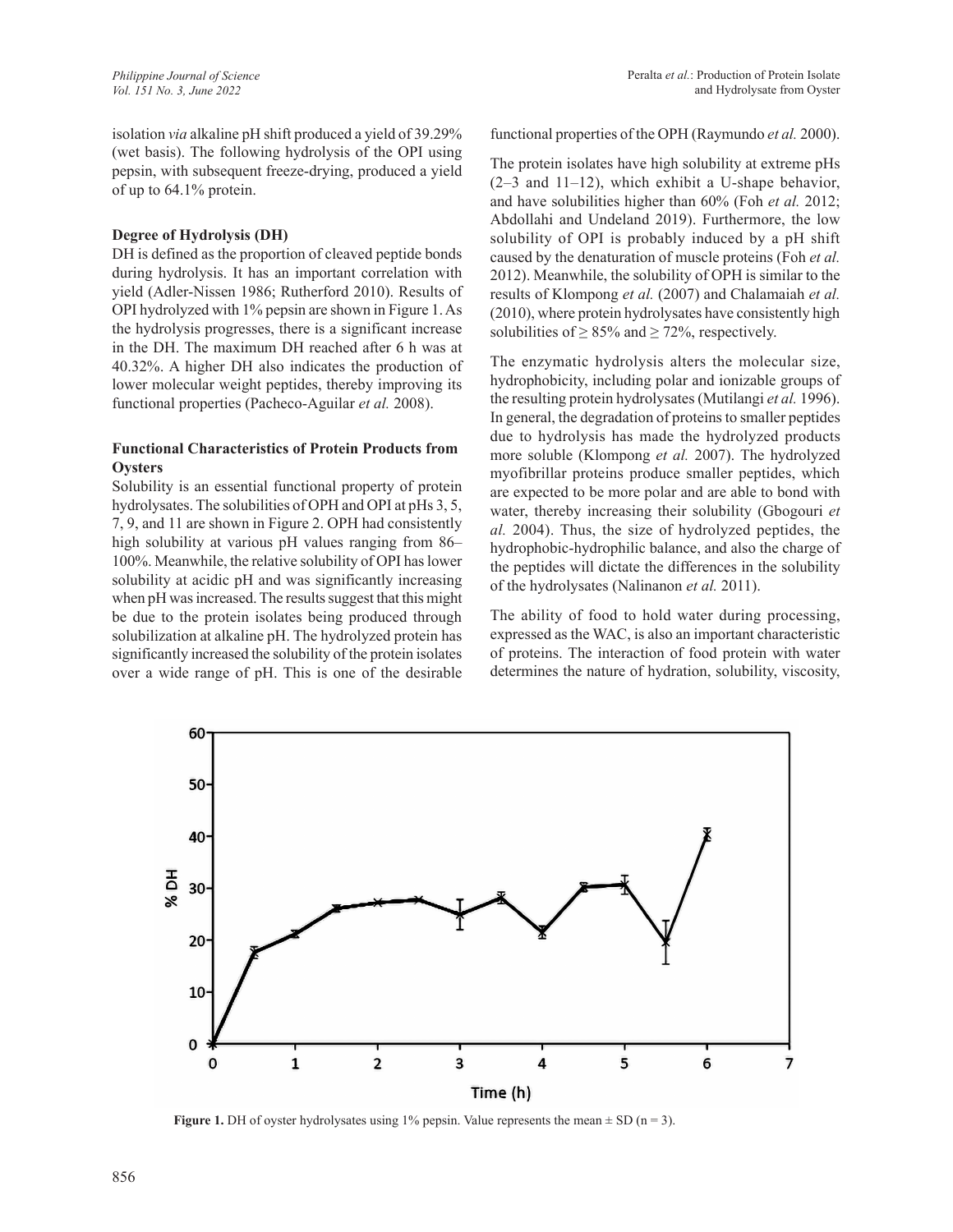

**Figure 2.** Solubility of protein isolates and hydrolysates at pH 3, 5, 7, 9, and 11. Value represents the mean  $\pm$  SD (n = 3). Mean with different superscript letters are significantly different at *p* < 0.05.



**Figure 3.** Water and oil absorption capacity of OPI and OPH. Value represents the mean  $\pm$  SD (n = 3). Mean with different superscript letters are significantly different at *p* < 0.05.

gelation, and product development (Haryati *et al.* 2020). The results shown in Figure 3 shows that OPH had a significantly higher WAC at 4.99 g/g sample than OPI. The high absorption capacity of the hydrolysates may have indicated high porosity of the powder, such that water is trapped in the interstices of particles, and also suggests the presence of polar amino acids that binds water molecules. Hydrolysis of proteins increases the terminal carboxyl and amino groups, which substantially affect the amount of absorbed water and the strength of the sorption bond, making them hygroscopic. Due to this, protein hydrolysates are shown to have a good ability to bind and hold water, which is particularly useful in many formulations (Kristinsson and Rasco 2000).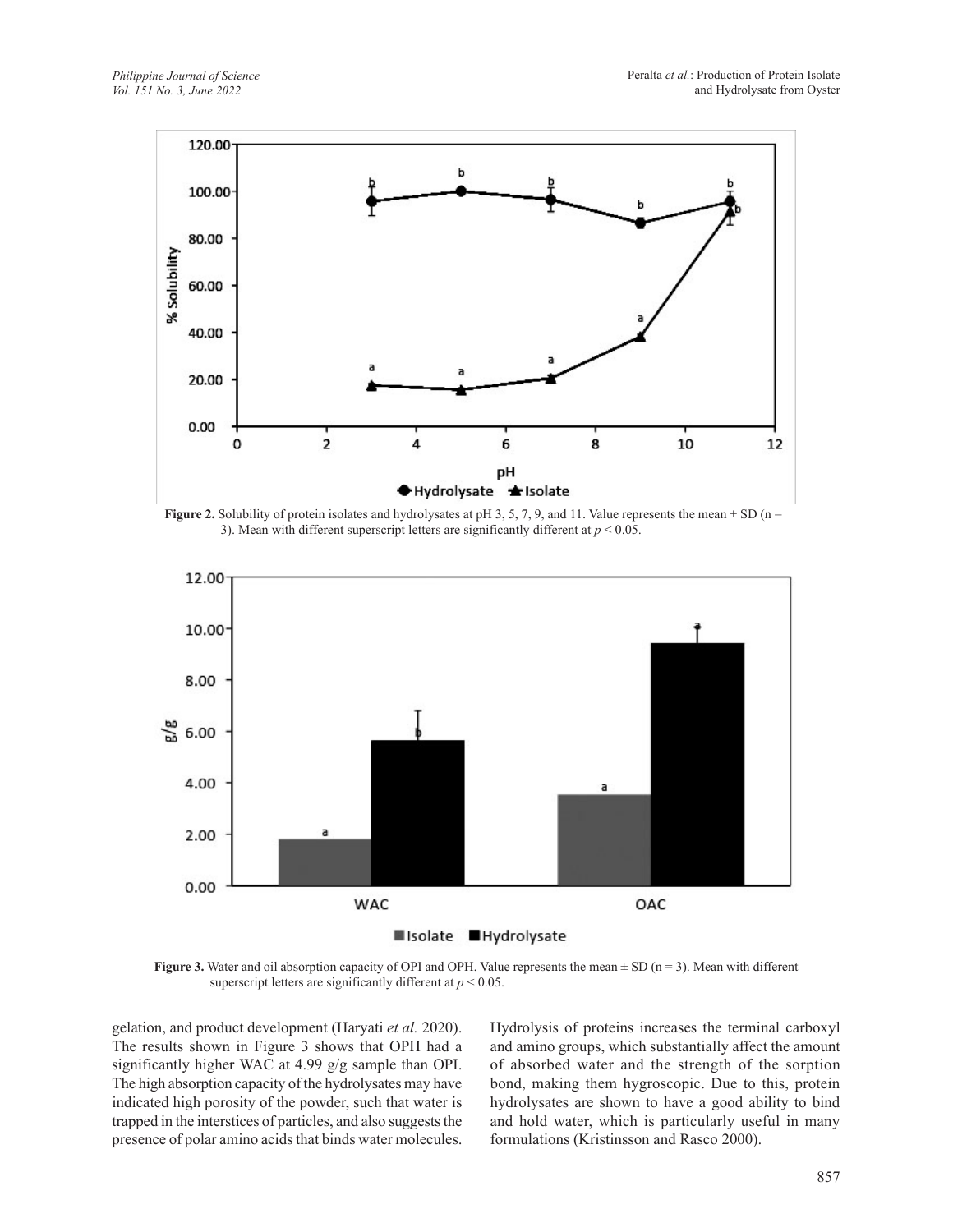On the other hand, protein-fat interaction greatly affects fat absorption. The OAC property indicates the amount of oil that can directly bind with the protein (Shahidi *et al.* 1995; Gbogouri *et al.* 2004). Other functional attributes such as protein bulk density, DH, and the specificity of the hydrolyzing enzyme affect the ability of the hydrolysates to bind fat. Results found in Figure 3 shows that OPH has a high OAC of 9.44 g/g sample, which is significantly higher than the OAC of OPI. The study of Chalamaiah *et al.* (2010) reported a range of 0.91–1.05 g/g sample in fish egg protein hydrolysates, while a decrease in oil absorption capacity with an increase in DH was reported by Diniz and Martin (1997).

Oil binding could be influenced by the presence of nonpolar chains, which can form hydrophobic interactions with hydrocarbon chains of lipids (Wani *et al.* 2013). The high absorption capacity could also be related to the type of enzyme used, resulting in more hydrophobic groups to the oil interface (Barbut 1999; Narikimelli *et al.* 2019). It is expected that if the OPHs have a high WAC, they will not have similar results for OAC.

### **Physico-chemical Characterization of Protein Products from Oysters**

The characterization of protein products from oysters is displayed in Table 2. The total soluble proteins significantly increased after hydrolysis. The solubilization of proteins during enzyme hydrolysis and the subsequent removal of insoluble, undigested non-protein substances resulted in higher protein content of the OPH (Benjakul and Morrissey 1997). The results of the OPH protein content are consistent with the results of other fish hydrolysate products, which are  $\geq 80\%$  (Benjakul and Morrissey 1997; Choi *et al.* 2009).

Water activity (Aw) is a significant index for powdered products used to predict the shelf life. It is defined as the ratio of the vapor pressure of water in a food system to the vapor pressure of pure water at a similar temperature (Fennema 1996). It affects the rate and degree of nonenzymatic browning reaction and lipid oxidation of food products (Uzzaman *et al.* 2018).

The water activity of OPH is at 0.57, well within the microbiologically stable range of below 0.75 where most bacteria, molds, and yeast could not grow (Majumdar *et al.* 2018). The  $a_w$  of OPH is not significantly different from the  $a_w$  of OPI. The secondary measure of moisture; the moisture content of OPH ranged from 9.4–11.0%. OPHs had a higher moisture content than the protein isolates.

The ability of powdered materials to take in moisture from the surroundings is termed hygroscopicity. It is a property of a product that needs to be greatly considered as it influences the product's handling, storage, and shelf stability. Less hygroscopic samples are easier to handle and pack (Wang *et al.* 2020a). The hygroscopicity of the OPH and OPI, expressed as g moisture/ 100 g solids, is shown in Table 2. The results showed that OPH has a significantly higher hygroscopicity (13.67 g/ 100 g solid) compared to OPI  $(3.80 \text{ g} / 100 \text{ g}$  solids). Based on the hygroscopicity classification by Callahan *et al.* (1982), the protein hydrolysates produced from the protein isolates are very hygroscopic. Studies show that most FPHs are hygroscopic in nature. Hygroscopicity is important during powder reconstitution since it can lead to caking. Thereby, reducing the ability of the powder to be uniformly distributed in a solution (Fernandes *et al.* 2013).

Bulk density is the ratio between the weight of the material and the volume of space occupied. The smaller the density of the sample, the bulkier the material is (Haryati *et al.* 2020). It is important in the determination of the packaging requirements of the product. The cost of packaging and transport is less for food powders with higher bulk density. It also signifies the behavior of a product in dry mixes, varying with particle fineness (Foh *et al.* 2012). Table 2 shows the bulk density of the protein isolates and hydrolysates from oysters. The freeze-dried OPH had a significantly lower density at 0.057 g/mL than OPI (0.407 g/mL), indicating it is bulkier. The lower bulk density of OPH may be due to its larger particle size, with an ensuing increase in interparticle spaces leading to smaller contact surface areas per unit volume (Walton 2000). Results of

**Table 2.** Physico-chemical characteristics of OPH and OPI.

| Characteristic                         | Hydrolysate                   | <b>Isolate</b>       |
|----------------------------------------|-------------------------------|----------------------|
| Moisture, %                            | $10.978 \pm 0.095^{\text{a}}$ | $9.405 \pm 0.204^a$  |
| Total soluble protein, %               | $82.339 \pm 1.392^a$          | $73.707 \pm 4.315^b$ |
| Water activity                         | $0.573 \pm 0.049^a$           | $0.573 \pm 0.006^b$  |
| Hygroscopicity, g moisture/100 g solid | $13.677 \pm 0.743^a$          | $3.799 \pm 0.221^b$  |
| Bulk density, g/ml                     | $0.057 \pm 0.002^a$           | $0.407 \pm 0.012^b$  |

Values expressed are mean  $\pm$  SD (n = 3). Mean with different superscript letters in each row are significantly different at  $p$  < 0.05.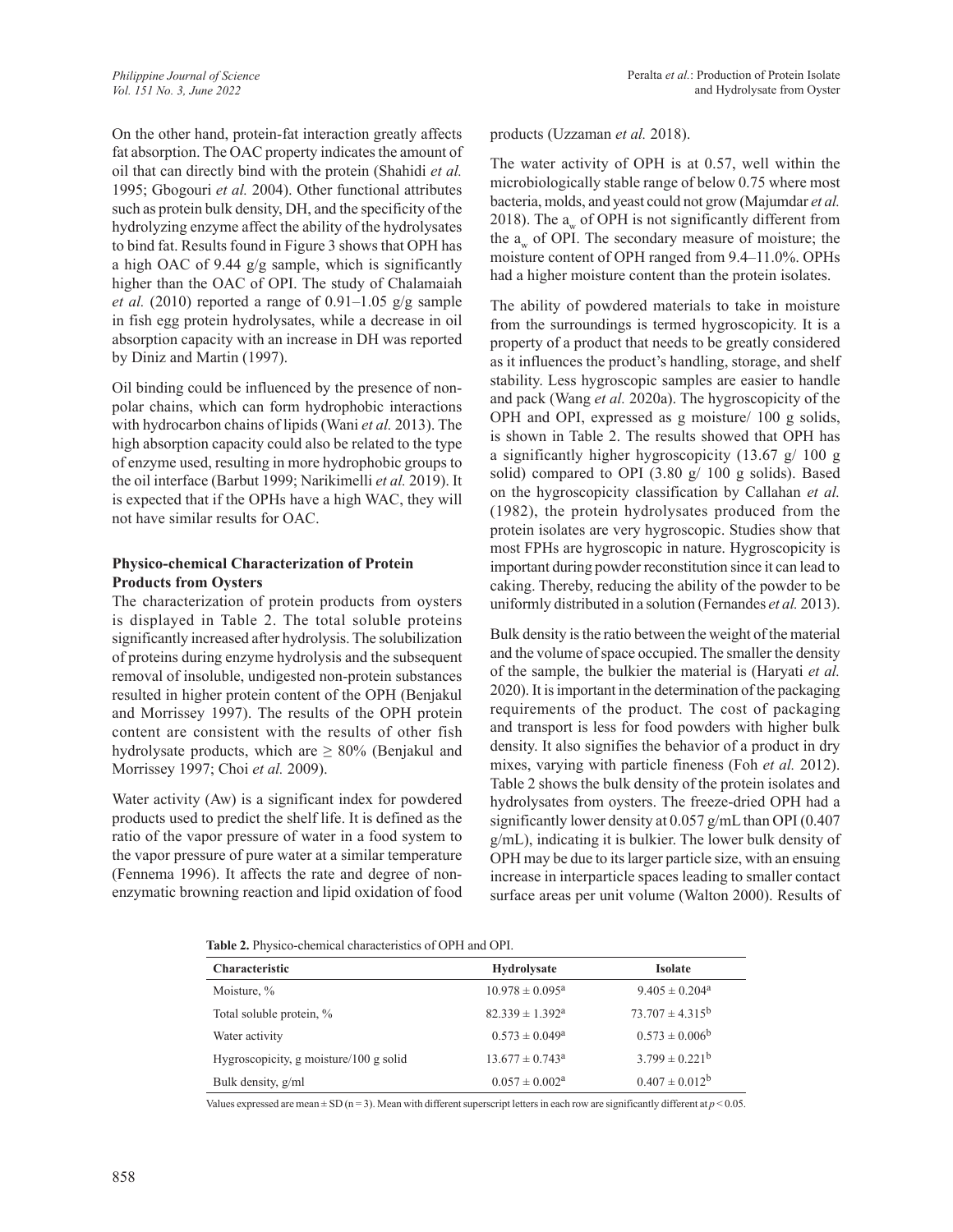Foh *et al.* (2012) showed that alkaline-assisted tilapia isolate has a bulk density of 0.34 g/mL, which has similar results to the study.

Overall, the results revealed that enzymatic hydrolysis had significantly altered the solubility and absorption properties plus various physico-chemical properties of the protein isolates.

# CONCLUSION

The results of the study revealed that oysters are a very good source of protein and protein hydrolysates that are highly soluble over a wide range of pH, have high WAC and OAC, as well as total soluble proteins. However, OPHs have high hygroscopicity and bulk density, which need to be considered during the handling and storage of the hydrolysates. There are other functional properties and potential bioactivities, which could be further assessed. Having these desirable characteristics, OPH could potentially be used in various food and pharmaceutical applications, as a functional ingredient, or as an alternative protein source.

# ACKNOWLEDGMENTS

This research has been funded by Philippine Council for Agriculture, Aquatic, and Natural Resources Research and Development, Department of Science and Technology under the Collaborative Research and Development to Leverage Philippine Economy or CRADLE program, in cooperation with Pascual Pharma Corp.

The project would like to acknowledge the assistance and efforts of Dr. Grace N. Palmos, Wilnie Joy Pahilanga, and Mechille Tortula, as part of the project team.

# CONFLICTS OF INTEREST

There are no conflicts of interest.

# ETHICAL APPROVAL

This report did not involve the conduct of any human or animal test.

# REFERENCES

- ABDOLLAHI M, UNDELAND I. 2019. Physicochemical and gel-forming properties of protein isolated from salmon, cod and herring by-products using the pH shift method. LWT-Food Sci Technol 101: 678–684
- ADLER-NISSEN J. 1986. Enzymic hydrolysis of food proteins. New York, USA: Elsevier Applied Science Publishers. 427p.
- ACQUAH C, STEFANO ED, UDENIGWE CC. 2018. Role of hydrophobicity in food peptide functionality and bioactivity. JFB 4: 88–98.
- ANDALECIO MN, DUNCAN PF, PERALTA EM, NAPATA RP, LAURETA LV. 2014. Consumers' behavior towards cultured oyster and mussel in Western Visayas, Philippines. Aquac Aquar Conserv Legis 7(2): 116–136.
- [AOAC] Association of Official Analytical Chemists. 2005. Official methods of analysis. Washington, DC.
- BARBUT S. 1999. Determining water and fat holding. In: Methods of testing protein functionality. Hall GM ed. New York: Blackie Academic and Professional. p. 186–225.
- BENJAKUL S, MORRISSEY MT. 1997. Protein hydrolysates from Pacific whiting solid wastes. J Agric Food Chem 45: 3423–3430.
- CAI YZ, CORKE H. 2000. Production and properties of spray-dried Amaranthus betacyanin pigments. J Food Sci 65(7): 1248–125.
- CALLAHAN J, CLEARY G, ELEFANT M, KAPLAN G, KENSLER T, HASH R. 1982. Equilibrium moisture content of pharmaceutical excipients. Drug Dev Ind Pharm 8: 355–369.
- CHALAMAIAH M, NARSING RAO G, RAO DG, JYOTHIRMAYI T. 2010. Protein hydrolysates from meriga (*Cirrhinus mrigala*) egg and evaluation of their functional properties. Food Chem 120: 652–657.
- CHAROENPHUN N, CHEIRSILP B, SIRINUPONG N, YOURAVONG W. 2012. Calcium-binding peptides derived from tilapia (*Oreochromis niloticus*) protein hydrolysate*.* Eur Food Res Technol 236(1): 57–63*.*
- CHOI YJ, HUR S, CHOI BD, KONNO K, PARK JW. 2009. Enzymatic hydrolysis of recovered protein from frozen small croaker and functional properties of its hydrolysates. J Food Sci 74(1): 17–24.
- DINIZ FM, MARTIN AM. 1997. Effects of the extent of enzymatic hydrolysis on functional properties of shark protein hydrolysis. Lebensm-Wiss Technol 30: 266–272.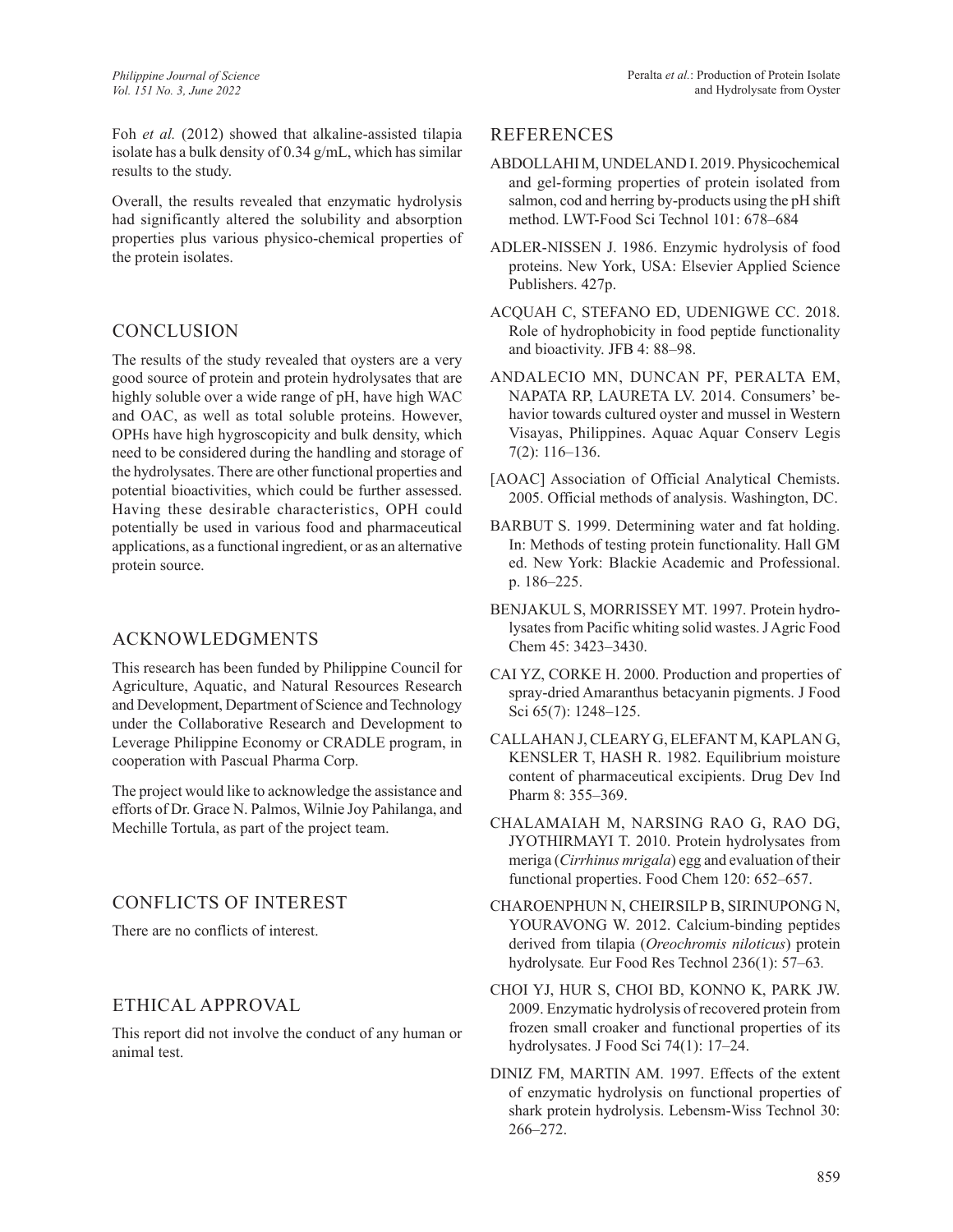- DONG XP, ZHU BW, ZHAO, HX, ZHOU DY, WU HT, YANG JF, LI DM, MURATA Y. 2010. Preparation and *in vitro* antioxidant activity of enzymatic hydrolysates from oyster (*Crassostrea talienwhannensis*) meat. Int J Food Sci Technol 45: 978–984.
- FENNEMA OR. 1996. Water and Ice. In: Food Chemistry, 3rd ed. Fennema OR ed. New York: Marcel Dekker Inc. p. 18–88.
- FERNANDES RVDB, BORGES SV, BOTREL DA. 2013. Influence of spray drying operating conditions on microencapsulated rosemary essential oil properties. Cienc Technol Aliment 33: 171–178.
- FOH MBK, WENSHUI X, AMADOU I, JIANG Q. 2012. Influence of pH shift on functional properties of protein isolated of tilapia (*Oreochromis niloticus*) muscles and of soy protein isolate. Food Bioprocess Tech 5: 2192–2200.
- GBOGOURI GA, LINDER M, FANNI J, PARMENTIER M. 2004. Influence of hydrolysis degree on the functional properties of salmon byproducts hydrolysates. J Food Sci 69(8): 615–622.
- GOULA AM, ADAMOPOULOS KG. 2004. Spray drying of tomato pulp: effect of feed concentration. Drying Technol 22(10): 2309–2330.
- GREENSPAN L. 1977. Humidity fixed points of binary saturated aqueous solutions. J Res Nat Bur Stand 81(1): 89–96.
- HARYATI S, SUKARNO D, BUDIJANTO S, PRANG-DIMURTI E. 2020. Characterization of functional properties catfish protein isolates (*Clarias* sp.). IOP Conf Ser Earth Environ Sci 404: 1–11.
- HUANG BB, LIN HC, CHANG YW. 2015. Analysis of proteins and potential bioactive peptides from tilapia (*Oreochromis* spp.) processing co-products using proteomic techniques coupled with BIOPEP database. J Funct Foods 19: 629–640.
- HULTIN HO, KELLEHER SD. 2000. High efficiency alkaline protein extraction. Patent US6136959.
- JUN SY, PARK PJ, JUNG WK, KIM SK. 2004. Purification and characterization of an antioxidative peptide from enzymatic hydrolysate of yellowfin sole (*Limanda aspera*) frame protein. Eur Food Res Technol 219: 20–26.
- KANG OL, YONG PF, MA'ARUF AG, OSMAN H, NAZARUDDIN R. 2014. Physicochemical and antioxidant studies on oven-dried, freeze-dried and spray- dried agaro-oligosaccharide powders. Int Food Res J 21(6): 2363– 2367.
- KLOMPONG V, BENJAKUL S, KANTACHOTE D, SHAHIDI F. 2007. Antioxidant activity and functional properties of protein hydrolysate of yellow strip trevally (*Selaroides leptolepis*) as influenced by the degree of hydrolysis and enzyme type. Food Chem 102: 1317–1327.
- KRISTINSSON HG, RASCO BA. 2000. Fish protein hydrolysates: production, biochemical and functional properties. Crit Rev Food 40: 43–81.
- KRISTINSSON HG, LIANG Y. 2006. Effect of pH-shift processing and surimi processing on Atlantic croaker (*Micropogonias undulates*) muscle proteins. J Food Sci 71(5): 304-312.
- LEE HJ, SARAVANA PS, CHO YN, HAQ M, CHUN BS. 2018. Extraction of bioactive compounds from oyster (*Crassostrea gigas*) by pressurized hot water extraction. J Supercrit Fluid 141: 120–127
- LI J, GONG C, WANG Z, GAO R, REN J, ZHOU X, WANG H, XU H, XIAO F, CAO Y, ZHAO Y. 2019a. Oyster-derived zinc-binding peptide modified by plastein reaction *via* zinc chelation promotes the intestinal absorption of zinc. Mar Drugs 17(6): 341.
- LI W, XU C, ZHANG C, CAO W, QIN X, GAO J, ZHENG H. 2019b. The purification and identification of immunoregulatory peptides from oyster (*Crassostrea hongkongensis*) enzymatic hydrolysate. RSC Adv 9: 32854–32863.
- LIU Y, LI X, CHEN Z, YU J, WANG F, WANG J. 2014. Characterization of structural and functional properties of fish protein hydrolysates from surimi processing by-products. Food Chem 151: 459–465.
- LOWRY OH, ROSEBROUGH NJ, FARR AL, RAN-DALL RJ. 1951. Protein measurement with the folin phenol reagent. J Biol Chem 193(1): 265–275.
- MAJUMDAR A, PRADHAN N, SADASIVAN J, ACHA-RYA A, OJHA N, BABU S, BOSE S. 2018. Food degradation and foodborne diseases: A microbial approach. In: Microbial Contamination and Food Degradation. Holban AM, Grumezescu AM ed. Elsevier. p. 109–148.
- MCWATTERS KH, CHHINNAN MS. 1985. Effect of hydration of cowpea meal on physical and sensory attributes of a traditional West African food. J Food Sci 50(2): 444–446.
- MIAO J, LIAO W, KANG M, JIA Y, WANG Q, DUAN S, XIAO S, CAO Y, JI H. 2018. Anti-fatigue and antioxidant activities of oyster (*Ostrea rivularis*) hydrolysates prepared by compound protease. Food Funct 9: 6577–6585.